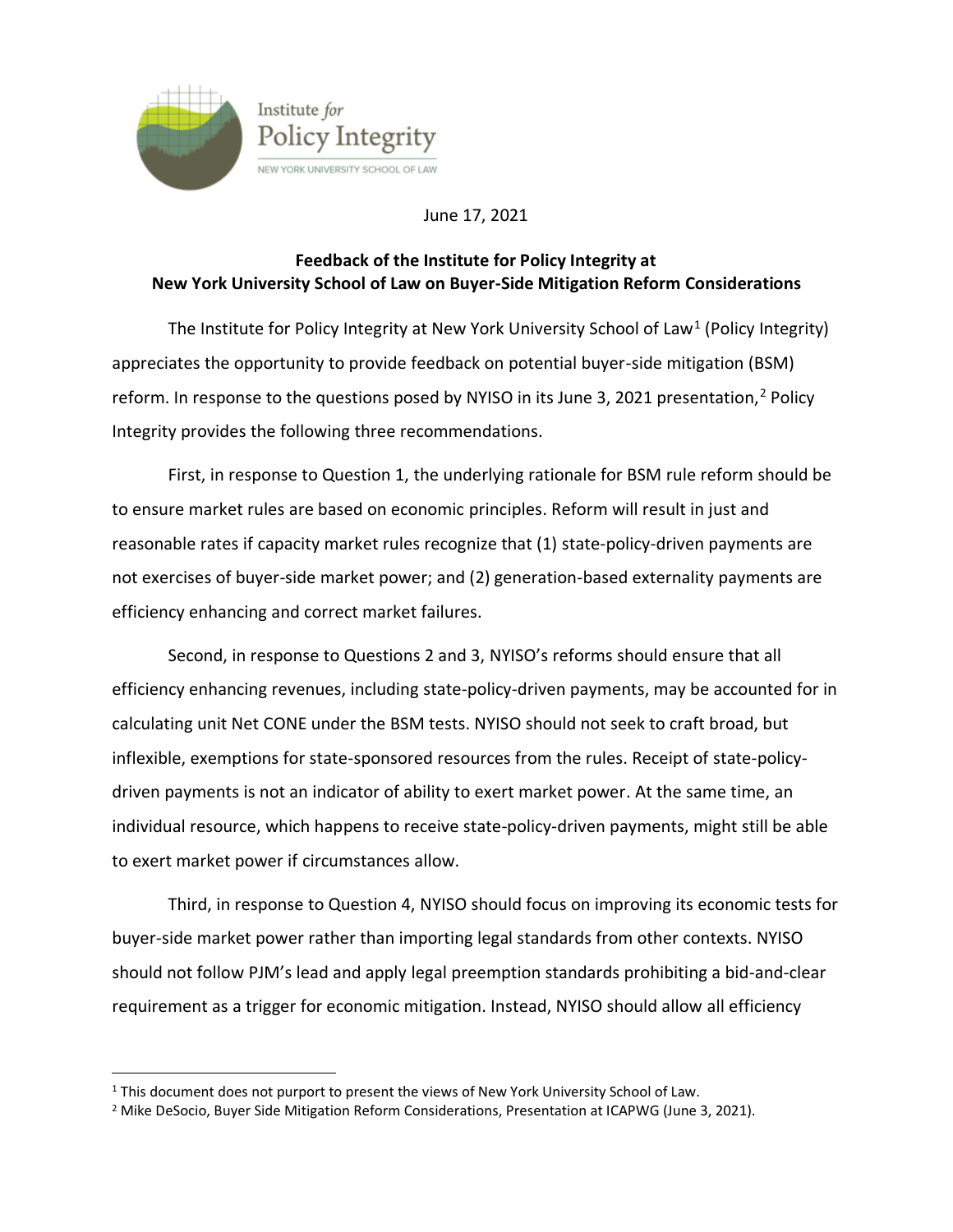enhancing revenues to be accounted for (even if they are state-policy-driven payments) and, where necessary, use an economic test to determine whether there is buyer-side market power.

## **1. BSM Reforms Should Be Based on Sound Economic Principles**

The basis for BSM rule reform must be to ensure that market rules are based on sound economic principles. This practice includes recognizing that current state policies are not exercises of buyer-side market power and that well-designed externality payments are efficiency enhancing. In so doing, NYISO's rules will protect market competition and ensure just and reasonable rates.

To begin, current state policies are not exercises of buyer-side market power. BSM reforms should focus on identifying true buyer-side market power through rigorous economic tests. Buyer-side market power enables buyers to purchase a good at a price below its marginal value as determined by the demand curve for the product.<sup>3</sup> Buyer-side market power increases the surplus buyers get, while creating a deadweight loss to society, analogous to the effects of seller-side market power. The key point here is that exercising buyer-side market power leads to lower average private costs for the buyer. Market power exists when actors can affect prices for "their own benefit."<sup>4</sup> By changing its behavior in the market, a buyer can affect the market price, and lower its average expenditure.<sup>5</sup>

Externality payments do not necessarily reduce capacity prices<sup>6</sup> and thus do not reduce the capacity costs to the consumers. New York supports non-emitting resources not because the payments reduce the average private cost of capacity procurement, but because of the

<sup>3</sup> ROBERT S. PINDYCK ET AL., MICROECONOMICS 364-68 (6th ed., 2005).

<sup>4</sup> Mariano Ventosa et al., *Power System Economics*, *in* REGULATION OF THE POWER SECTOR 47, 101 (Ignacio J. Pérez-Arriaga ed., 2013).

<sup>5</sup> FERC's notice inviting comments on its resource adequacy technical conference outlines the clearest example of this behavior. *See* Notice Inviting Post-Technical Conference Comments at 3-4 n.2, *Modernizing Electricity Market Design*, Docket No. AD21-10 (Apr. 5, 2021).

<sup>6</sup> *See generally* Sylwia Bialek & Burcin Unel, *Efficiency in Wholesale Electricity Markets: On the Role of Externalities and Subsidies* (CESifo Working Paper No. 8673, 2020); *see also* Comments of the Institute for Policy Integrity at New York University School of Law at 7-9, *Modernizing Electricity Market Design*, Docket No. AD21-10 (Apr. 26, 2021) (explaining working paper findings).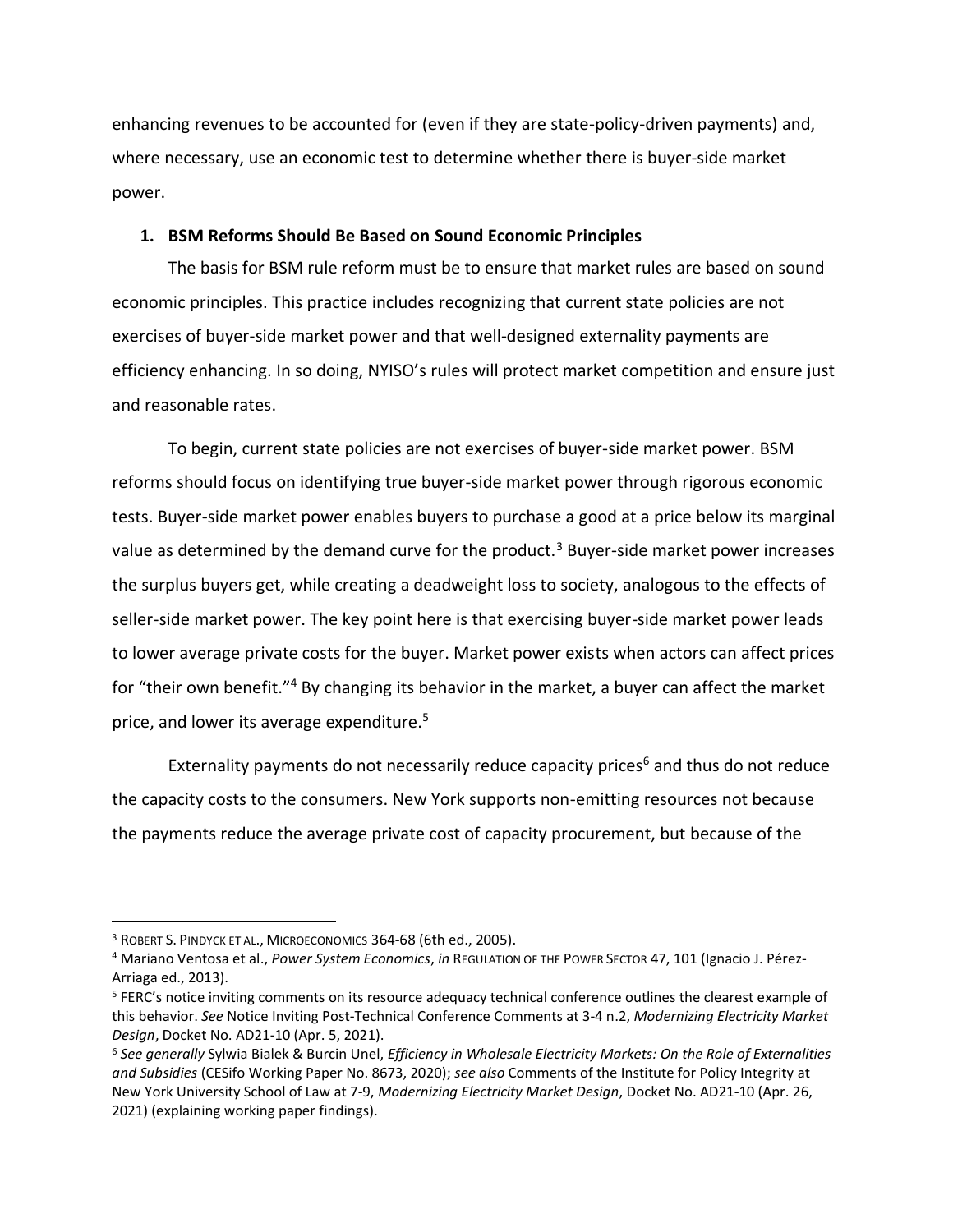externalities associated with air pollution and climate change.<sup>7</sup> That is, New York does not exercise buyer-side market power to manipulate market prices to create an in-market benefit; it makes payments to avoid generation externalities given that NYISO's market fails to address them. Such revenues should, therefore, not be excluded from Net CONE calculations on the basis of market power.

Additionally, NYISO's rules should recognize that externality payments enhance the economic efficiency of NYISO's markets and improve social welfare. New York's policies are designed to internalize an uninternalized externality, greenhouse gas emissions and other pollutants, and bring the revenue that resources receive closer to what they would have gotten if external costs of pollution were taken into account.<sup>8</sup> New York's programs, therefore, are not a source of market distortion, but rather part of an effort to correct the more fundamental distortion in wholesale electricity markets arising from failure to value the climate change externality of emissions from electricity generation. <sup>9</sup> Market rules that undermine the corrective features of such payments by disallowing their inclusion in Net CONE calculations distort the economic efficiency of market outcomes, rendering the market unjust and unreasonable.<sup>10</sup>

Not only are externality payments efficiency enhancing, but they are unlikely to result in inefficient price suppression. While proponents of applying BSM rules to state-sponsored resources have relied on a theory of price suppression to justify mitigation of resources receiving externality payments, Policy Integrity's recent research finds that long-run capacity prices will tend to be unaffected by current generation-based state policy support for non-

<sup>7</sup> *See, e.g.*, N.Y. DEP'T OF PUB. SERVS., CLEAN ENERGY STANDARD WHITE PAPER COST STUDY 5-6 (2016) (finding that meeting New York's clean energy targets would provide net positive benefits of \$1.8 billion by 2023 from lowering carbon emissions).

<sup>8</sup> Comments of the Institute for Policy Integrity at New York University School of Law at 9, *Calpine Corp. v. PJM Interconnection, L.L.C.*, Docket Nos. EL16-49 & EL18-178 (Oct. 2, 2018) [hereinafter PJM 206 Initial Comments]. <sup>9</sup> Comments of the Institute for Policy Integrity at New York University School of Law, *Cricket Valley Energy Ctr. L.L.C. v. N.Y. Indep. Sys. Operator*, Inc., Docket No. EL21-7 (Nov. 18, 2020).

<sup>10</sup> *See* Comments of the Institute for Policy Integrity at New York University School of Law at 18-20, *Calpine Corp. v. PJM Interconnection, L.L.C.*, Docket No. ER18-1314 (May 7, 2018) [hereinafter PJM 205 Comments]; PJM 206 Initial Comments, *supra* note 8, at 7-12.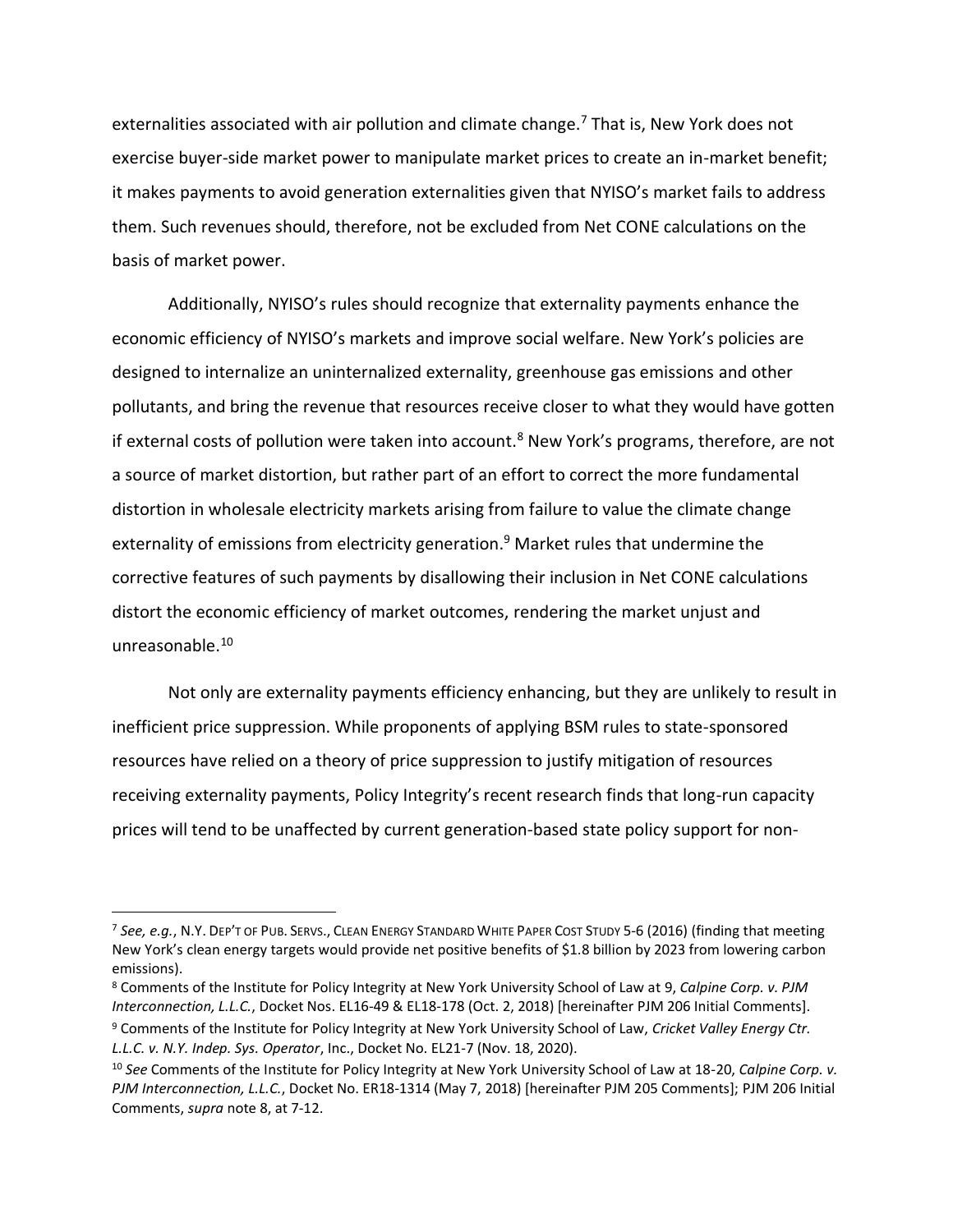emitting resources.<sup>11</sup> While these payments could alter long-run capacity market prices when provided to the energy market resource that is the marginal resource during the peak demand time, when generation-based externality payments are paid to *infra*-marginal renewable resources, as is the case currently, they are unlikely to affect equilibrium capacity market prices.<sup>12</sup> In the short- to medium-term, generation-based externality payments may even increase capacity prices.<sup>13</sup>

## **2. NYISO Should Focus on Ensuring All Efficiency Enhancing Revenue Can Be Accounted for in BSM Tests, Rather than Creating Exemptions**

Any BSM reform should ensure that all state-policy-driven payments that enhance the economic efficiency of market outcomes may be included in a resource's calculation of its unit Net CONE, and avoid broad exemptions for resources. Reforming the BSM rules to ensure all revenue is accounted for, rather than creating broad exemptions for resource types, best facilitates state goals while ensuring NYISO may monitor its markets for uneconomic and anticompetitive conduct.

As explained above, state payments by themselves do not indicate a resource is able to or actually exerting buyer-side market power. Receiving a REC or any other state payment does not indicate, one way or the other, whether a resource can exert market power in capacity markets. Thus, current state-policy-driven revenues should not be excluded from a resource's Net CONE calculation. Furthermore, if there is an inefficient rent seeking subsidy, NYISO's tariff should continue to allow it to address the effect of those payments. But, NYISO should intervene only where market actors are incentivized to act in a manner that would lead to economically inefficient prices.<sup>14</sup> There are objective tests that could be used to distinguish between policies that result in economically efficient low prices and those that cause inefficient

<sup>11</sup> Bialek & Unel, *supra* note 6*.*

<sup>12</sup> *Id.* at 24.

<sup>13</sup> *Id.*

<sup>14</sup> Reply Comments of the Institute for Policy Integrity at New York University School of Law at 13-16, *Calpine Corp. v. PJM Interconnection, L.L.C.*, Docket Nos. EL16-49 & EL18-178 (Nov. 6, 2018).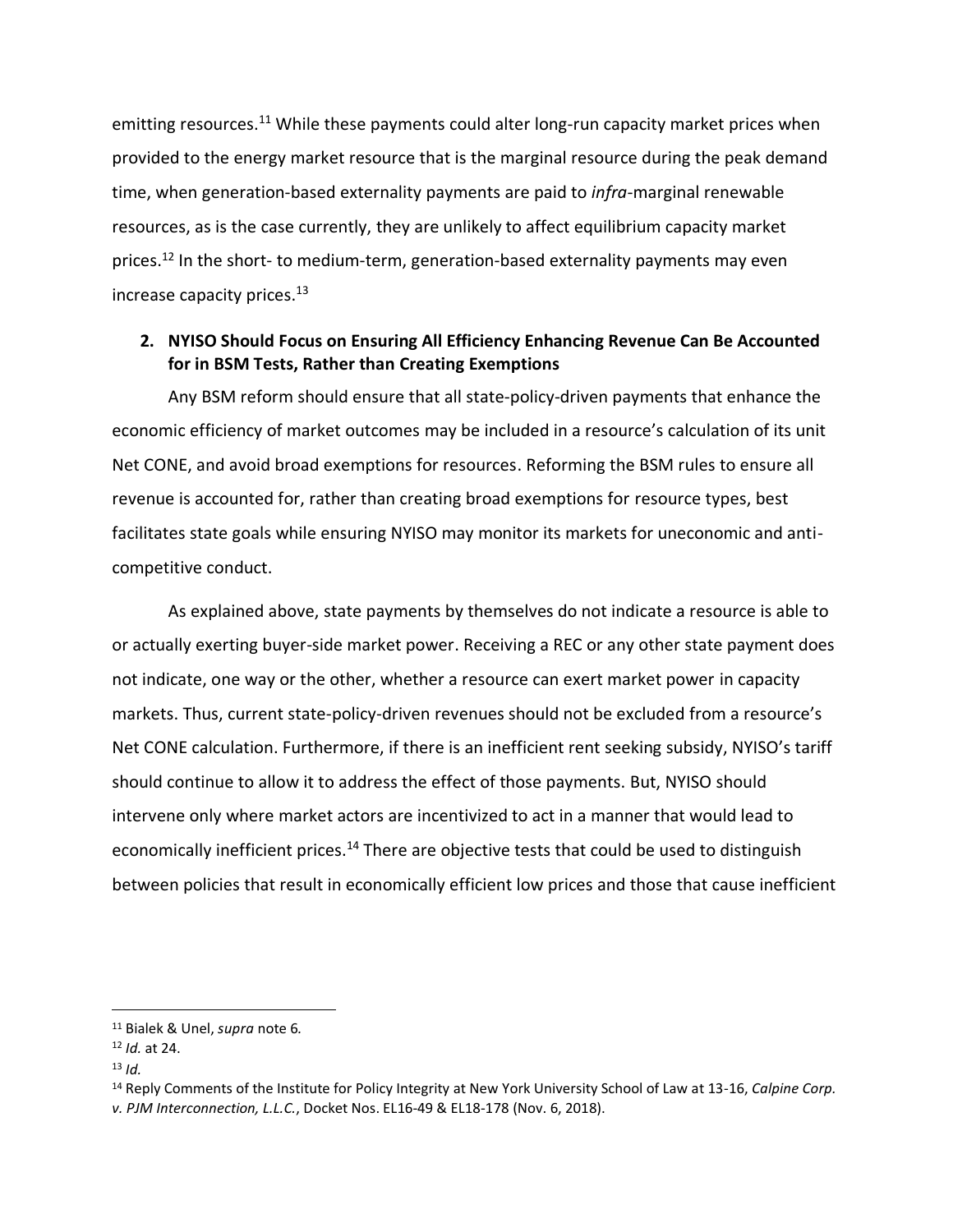price suppression.<sup>15</sup> Until such policies are put in place, however, NYISO should ensure that revenues derived from state policies can be properly considered.

However, while receipt of state-policy-driven revenues does not indicate an ability to exert market power, that does not mean that an individual resource, which happens to receive state-policy-driven payments, cannot ever exert buyer-side market power. Even if it may not currently be the case, there may be market conditions, especially in the future when all resource types are expected to be CLCPA resources, that allow an individual resource to manipulate the market price. Such uneconomic conduct should not be ignored simply because the resource type is preferred under state policy.

NYISO, therefore, should not provide broad exemptions to state-sponsored resources, but instead opt to ensure that all efficiency enhancing revenue is properly accounted for. Broad exemptions might work well today, but, given CLCPA goals, exemptions will likely cover nearly all resources in the future. NYISO will then be left without a tool to address exercises of true buyer-side market power that are unrelated to the resources' receipt of benefits from state policies. To ensure that NYISO can protect its markets in the future without needing to undertake further stakeholder processes, it should not put in place rigid exemptions. Inflexible exemptions also may not protect new resources that are preferred under future state policies from buyer-side mitigation. A clear policy of allowing efficiency enhancing payments to be considered avoids that problem for resources today and technologies of the future.

## **3. NYISO Should Enhance Its Economic Test Rather than Import Legal Standards**

Finally, NYISO should avoid falling into the trap that has muddled PJM's stakeholder process for reforming its minimum offer price rule. PJM's initial preferred option for identifying buyer-side market power by state policies sought to use a "good faith presumption." The RTO would assume that state policies that provide out-of-market revenues to resources are not exercises of buyer-side market power unless FERC found that a specific policy was "targeted" and "tethered" to the wholesale capacity market.<sup>16</sup> In its most recent proposal, PJM updated

<sup>15</sup> *Id.* at 19-25.

<sup>16</sup> *See* PJM Interconnection, PJM's Initial Proposal: Minimum Offer Price Rule (Apr. 28, 2021).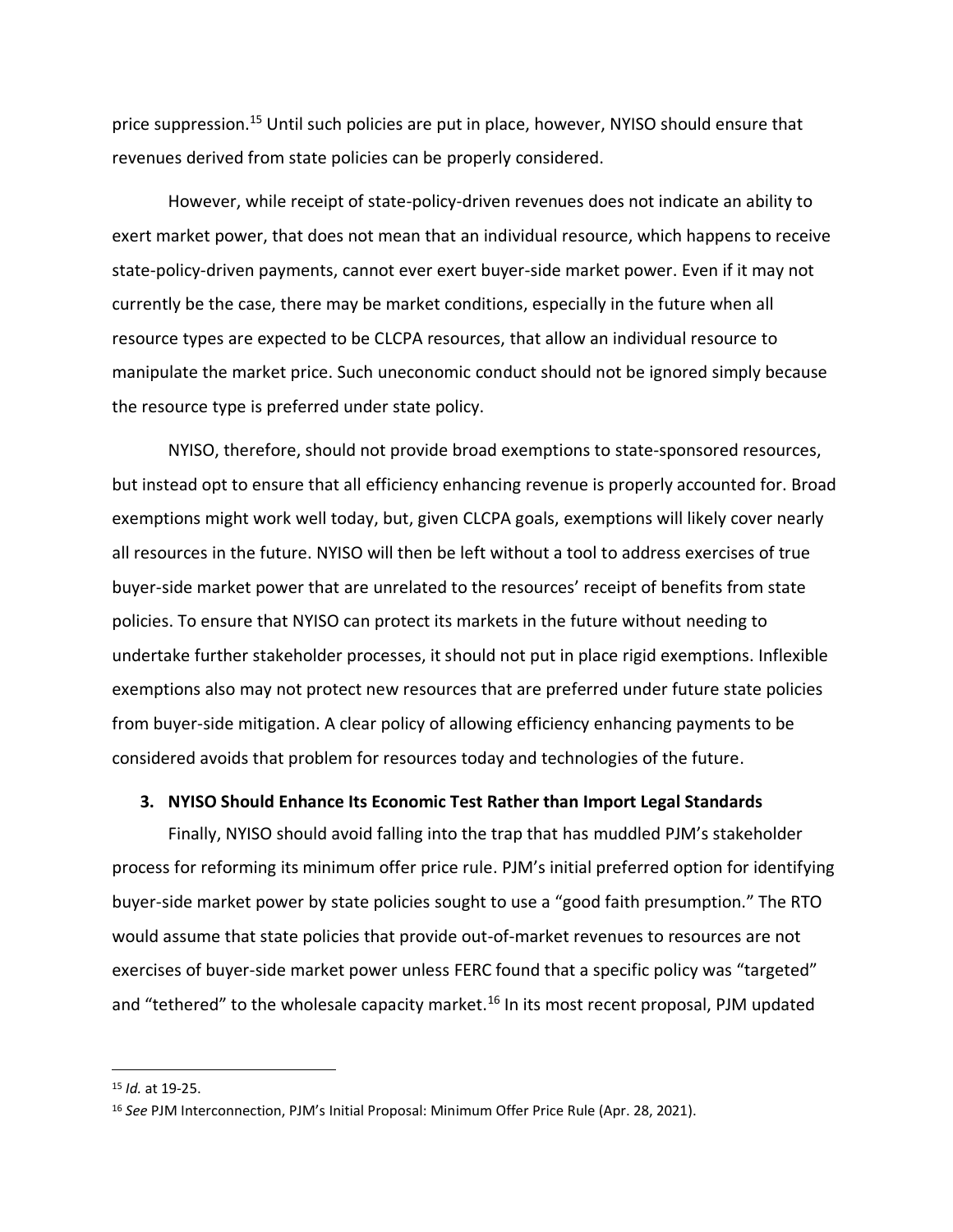the language to remove the good faith presumption text, but kept the concept. PJM, under that proposal, would subject a resource receiving revenues from a state policy to mitigation only if that revenue is "provided in exchange for the sale of a FERC-jurisdictional product conditioned on clearing."<sup>17</sup> PJM's rules would then mitigate *only* state policies that it (and FERC) deems preempted. A clearance requirement, like that described in PJM's proposal, was deemed unconstitutional in *Hughes v. Talen*.

While some PJM stakeholders have argued that using this preemption standard provides a bright line that stops FERC from overstepping its authority under the Federal Power Act, this standard would prevent the RTO from taking action to protect competitive markets and ensure just and reasonable rates in the face of a legally valid, but inefficient or rent-seeking state subsidies. In such situations, FERC must have authority to protect its competitive markets and mitigate the effect of rent seeking state policies when necessary.

Furthermore, using a legal standard from a separate context as a trigger for economic mitigation is inappropriate. Whether a state policy is preempted is a different question than whether that policy inefficiently distorts FERC-jurisdictional wholesale rates and thus can be mitigated. This conflation also could lead to further problems down the line. What happens when NYISO or FERC inevitably finds that a policy has a clearance requirement (potentially an implicit requirement) and thus prevents a resource from including revenues derived from that policy in its Net CONE calculation, and a federal court later disagrees? What would happen for resources improperly mitigated and prevented from succeeding in the auction? The authoritative venue for a determination of whether a state policy is preempted by the Federal Power Act lies with the federal courts, not an independent federal agency (or the public utility it oversees). By applying a standard that FERC does not have the final say over, PJM's proposal would create uncertainty about the future.

If NYISO must mitigate a state policy for an economic reason, it should not use a preemption-based legal standard to create a broad exemption. It should do so using an economic test that assesses the efficiency of the revenues provided and the economic impact

<sup>17</sup> *See* PJM Interconnection, CFIB Matrix for June 16, 2021 Meeting (2021).